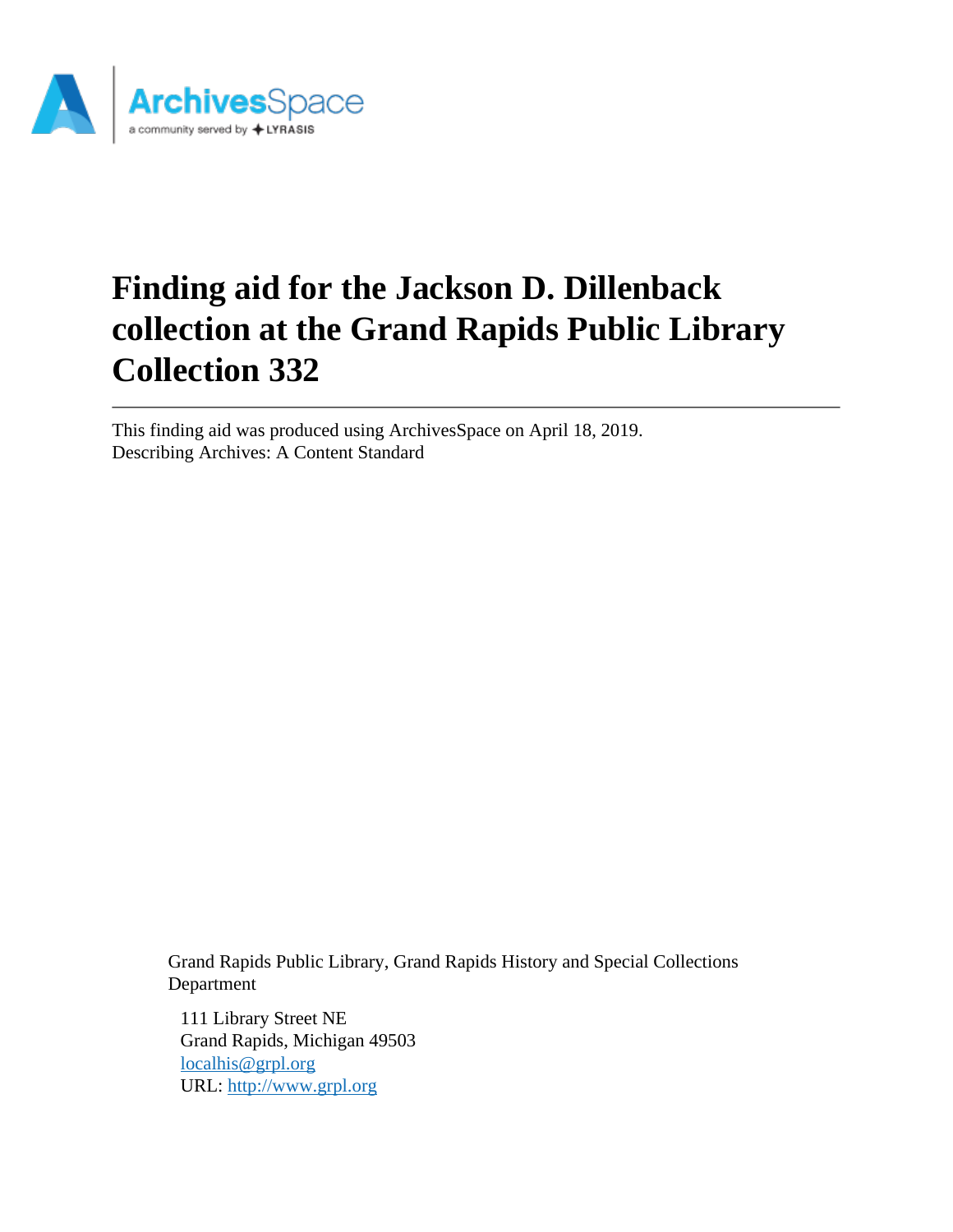# <span id="page-1-0"></span>**Table of Contents**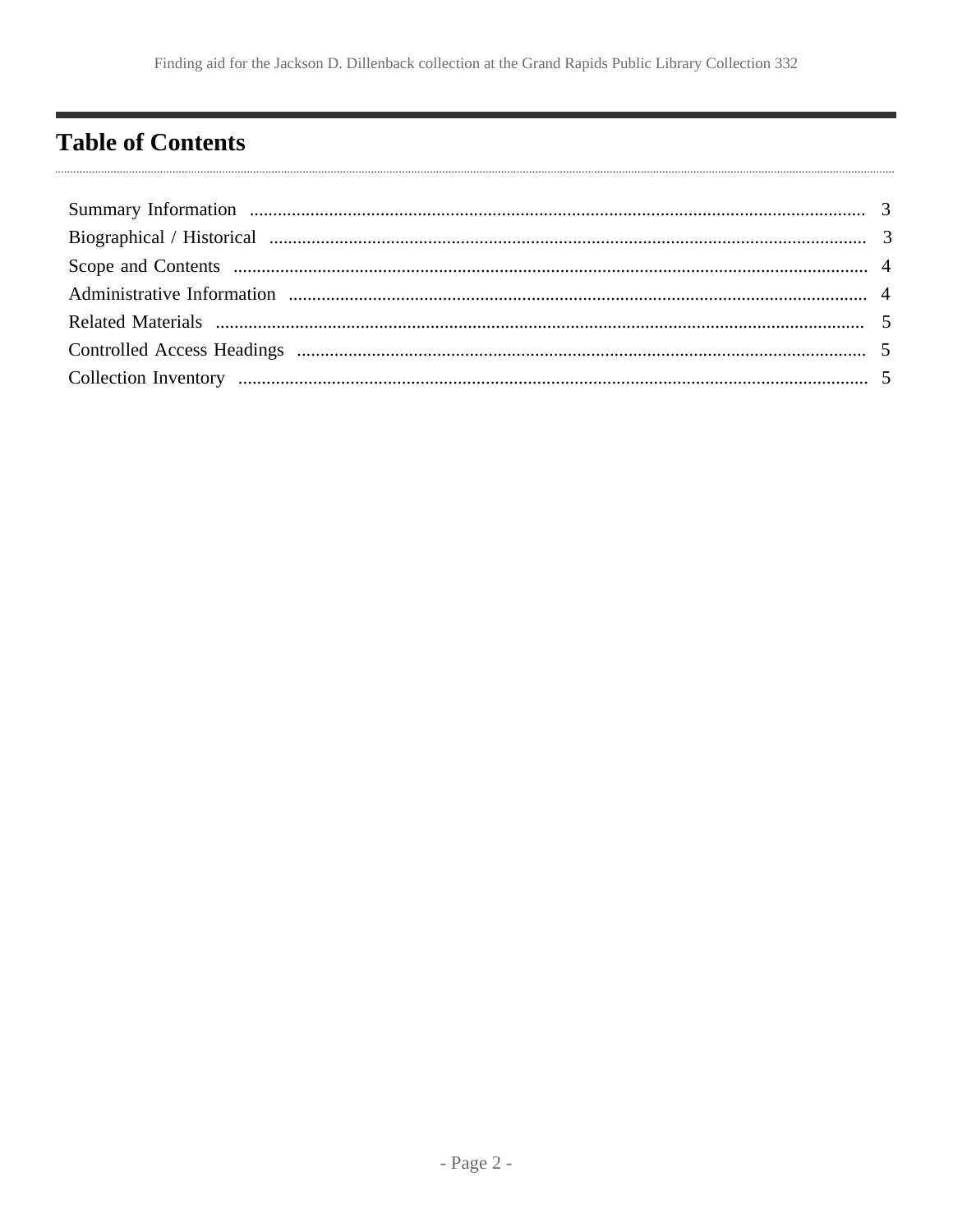## <span id="page-2-0"></span>**Summary Information**

| <b>Repository:</b>                  | Grand Rapids Public Library, Grand Rapids History and Special<br><b>Collections Department</b>                                                                                                                                                                                                                                                                                                                                                                                                                                                                                       |  |  |
|-------------------------------------|--------------------------------------------------------------------------------------------------------------------------------------------------------------------------------------------------------------------------------------------------------------------------------------------------------------------------------------------------------------------------------------------------------------------------------------------------------------------------------------------------------------------------------------------------------------------------------------|--|--|
| <b>Title:</b>                       | Jackson D. Dillenback collection at the Grand Rapids Public Library                                                                                                                                                                                                                                                                                                                                                                                                                                                                                                                  |  |  |
| ID:                                 | Collection 332                                                                                                                                                                                                                                                                                                                                                                                                                                                                                                                                                                       |  |  |
| Date [inclusive]:                   | 1860-1929                                                                                                                                                                                                                                                                                                                                                                                                                                                                                                                                                                            |  |  |
| Date [bulk]:                        | 1862-1882                                                                                                                                                                                                                                                                                                                                                                                                                                                                                                                                                                            |  |  |
| <b>Physical Description:</b>        | 1.5 Linear Feet Four boxes                                                                                                                                                                                                                                                                                                                                                                                                                                                                                                                                                           |  |  |
| Language of the<br><b>Material:</b> | English                                                                                                                                                                                                                                                                                                                                                                                                                                                                                                                                                                              |  |  |
| Abstract:                           | The Jackson D. Dillenback Collection has been created primarily from<br>materials supplied by donor Donna Dillenback, and supplemented with<br>materials found unprocessed within the GRPL Archives. Dillenback<br>was an editor publisher in early Grand Rapids, who later moved west<br>to Colorado. Items in this collection document his work as an editor<br>publisher, his military service in the Civil War, and some of his life<br>and family relationships. Also included is correspondence to and from<br>Jackson's siblings George, Frank, Susie, and his father Jasper. |  |  |

**^** [Return to Table of Contents](#page-1-0)

# <span id="page-2-1"></span>**Biographical / Historical**

Jackson D. Dillenback was born in Alburgh Vermont, in July 1841, the son of Jasper & Margaret Dillenback. The Dillenbacks moved first to Portland, Michigan and then on to Grand Rapids in 1847. Other children in the family were George, Francis, Mary, Susie, Henry, and Roseanna. Having spent his youth in Grand Rapids, Jack Dillenback enlisted into military service during the Civil War on Aug 12, 1862 at Byron, Mi., as a member of "H" Company, Michigan 4th Cavalry. He was mustered out July 1, 1865 at Nashville, Tennessee. Brothers George and Francis (Frank) also served in the Union army. Returning to Grand Rapids, Jack learned the printing trade. He worked on the Grand Rapids Eagle, and was its editor from 1868-1869. He is known for his publication of early city and county directories. In 1873 he married Henrietta Bemis, and about six year later moved to Denver Colorado, where he continued in the publishing field until his death in 1929. Jackson and Henrietta had three children, Henry, William, and May, Other local publications attributed to Dillenback include the Grand Rapids City Advertiser, and editor/publisher of the Evening News.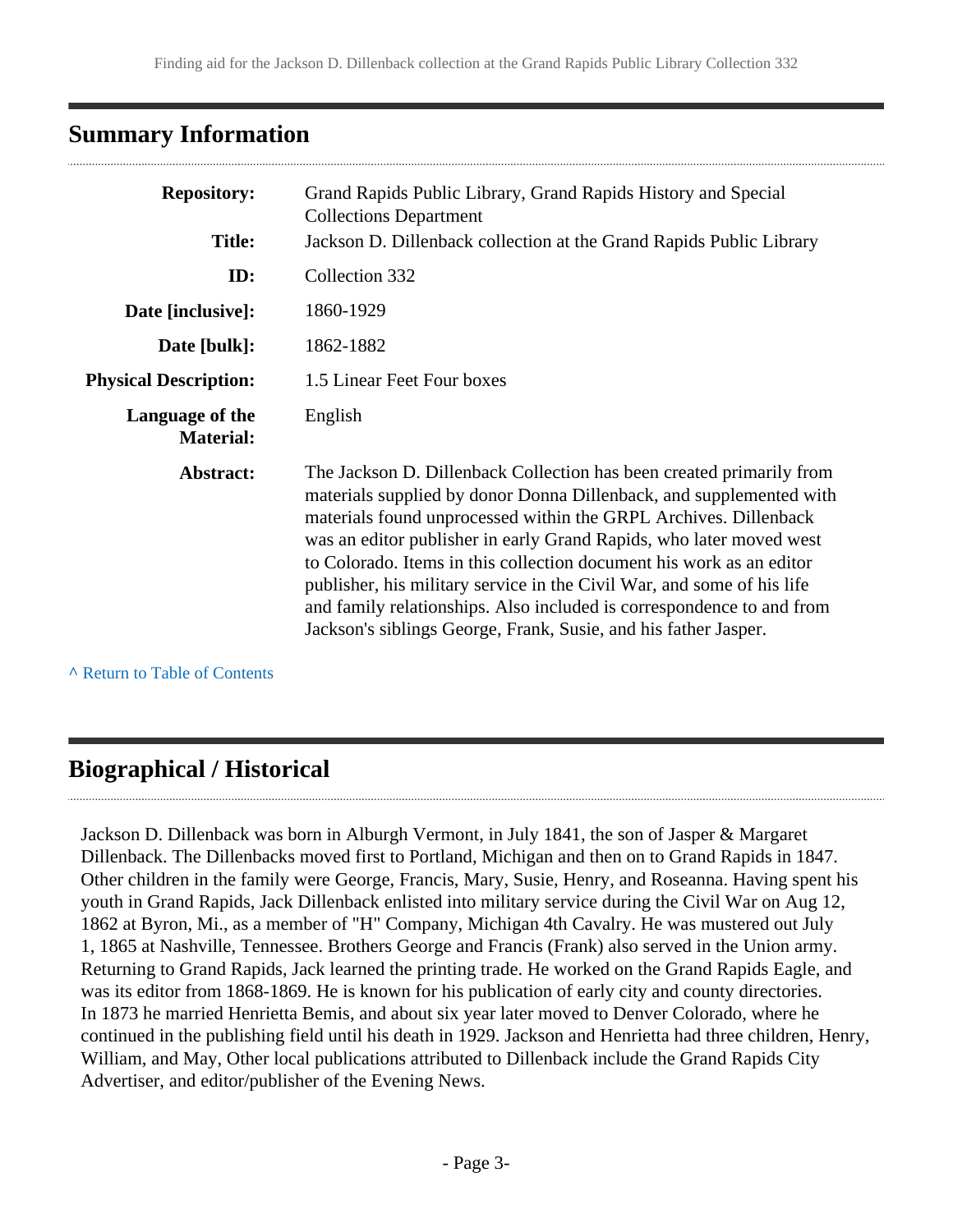#### **^** [Return to Table of Contents](#page-1-0)

### <span id="page-3-0"></span>**Scope and Contents**

The Collection consists mostly of correspondence between members of the Dillenback family during the Civil War period. Additional correspondence includes items relative to post war business dealings by Jackson Dillenback.

Various writings by Jackson and publications by his Publication Companies are included in the collection.

Memorabilia such as a scrap book of newspaper clippings, a geneology of the family, Civil War service history, and various ribbons collected from Civil War reunions fill out the collection.

**^** [Return to Table of Contents](#page-1-0)

# <span id="page-3-1"></span>**Administrative Information**

#### **Publication Statement**

Grand Rapids Public Library, Grand Rapids History and Special Collections Department

111 Library Street NE Grand Rapids, Michigan 49503 [localhis@grpl.org](mailto:localhis@grpl.org) URL:<http://www.grpl.org>

#### **Immediate Source of Acquisition**

Donna Dillenback, accession numbers 1999.095; 2003.098; 2005.066.

**^** [Return to Table of Contents](#page-1-0)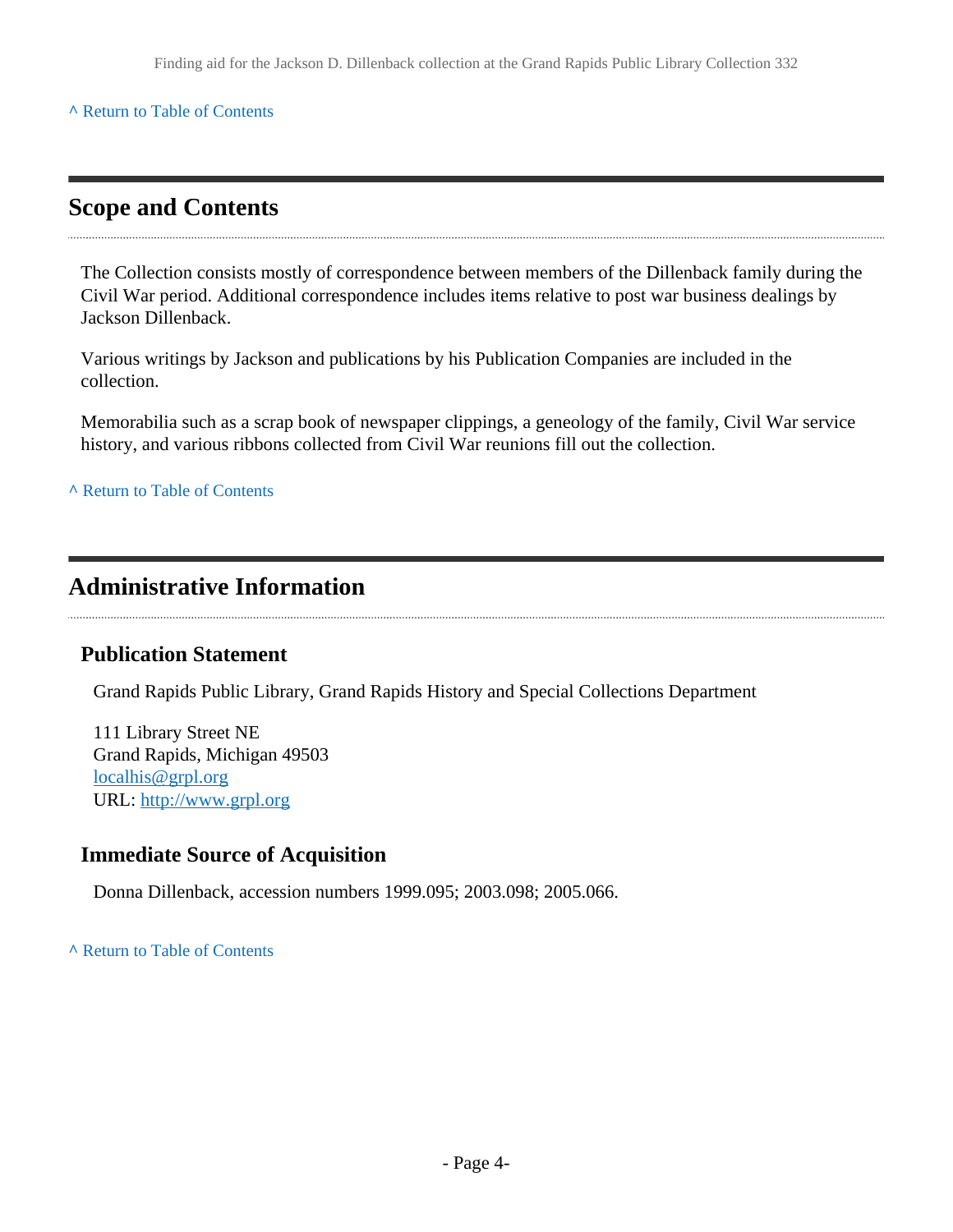## <span id="page-4-0"></span>**Related Materials**

#### **Related Materials**

Coll. 289, Greater Grand Rapids Publishers, Printers & Publishing Collection. This collection includes documents about and images of Grand Rapids area publishers, including Jackson Dillenback. It also includes at least one Dillenback publication.

Other publications by Dillenback are included in Collections 216 and 301, as well as in the Department's cataloged book collection.

**^** [Return to Table of Contents](#page-1-0)

### <span id="page-4-1"></span>**Controlled Access Headings**

- Grand Rapids (Mich.) -- History
- Publishers and publishing -- Michigan -- Grand Rapids
- personal papers
- Dillenback, Jackson D

# <span id="page-4-2"></span>**Collection Inventory**

| <b>Title/Description</b>                                                                                                 | <b>Instances</b> |                     |
|--------------------------------------------------------------------------------------------------------------------------|------------------|---------------------|
| Correspondence to and from Jackson Dillenback during Civil War<br>period (13 Items), 1863-1865                           | Box 1            | Folder 1            |
| Correspondence to Jackson's sister in law Rose Dillenback from her<br>husband George and Jackson (8 items), 1864-1865    | Box 1            | Folder <sub>2</sub> |
| Correspondence to George Dillenback and wife Rose (18 items),<br>1863-1865                                               | Box 1            | Folder 3            |
| Correspondence to Susie Dillenback from Jackson Dillenback (12<br>items), 1863-1864                                      | Box 1            | Folder 4            |
| Correspondence from Jackson Dillenback to father Jasper<br>Dillenback (29 items), 1862-1865                              | Box 1            | Folder 5            |
| Correspondence from George Dillenback and Frank (Francis)<br>Dillenback to father Jasper Dillenback (6 items), 1863-1865 | Box 1            | Folder <sub>6</sub> |
| Correspondence concerning Jackson Dillenback (33 items),<br>1859-1907                                                    | Box 1            | Folder 7            |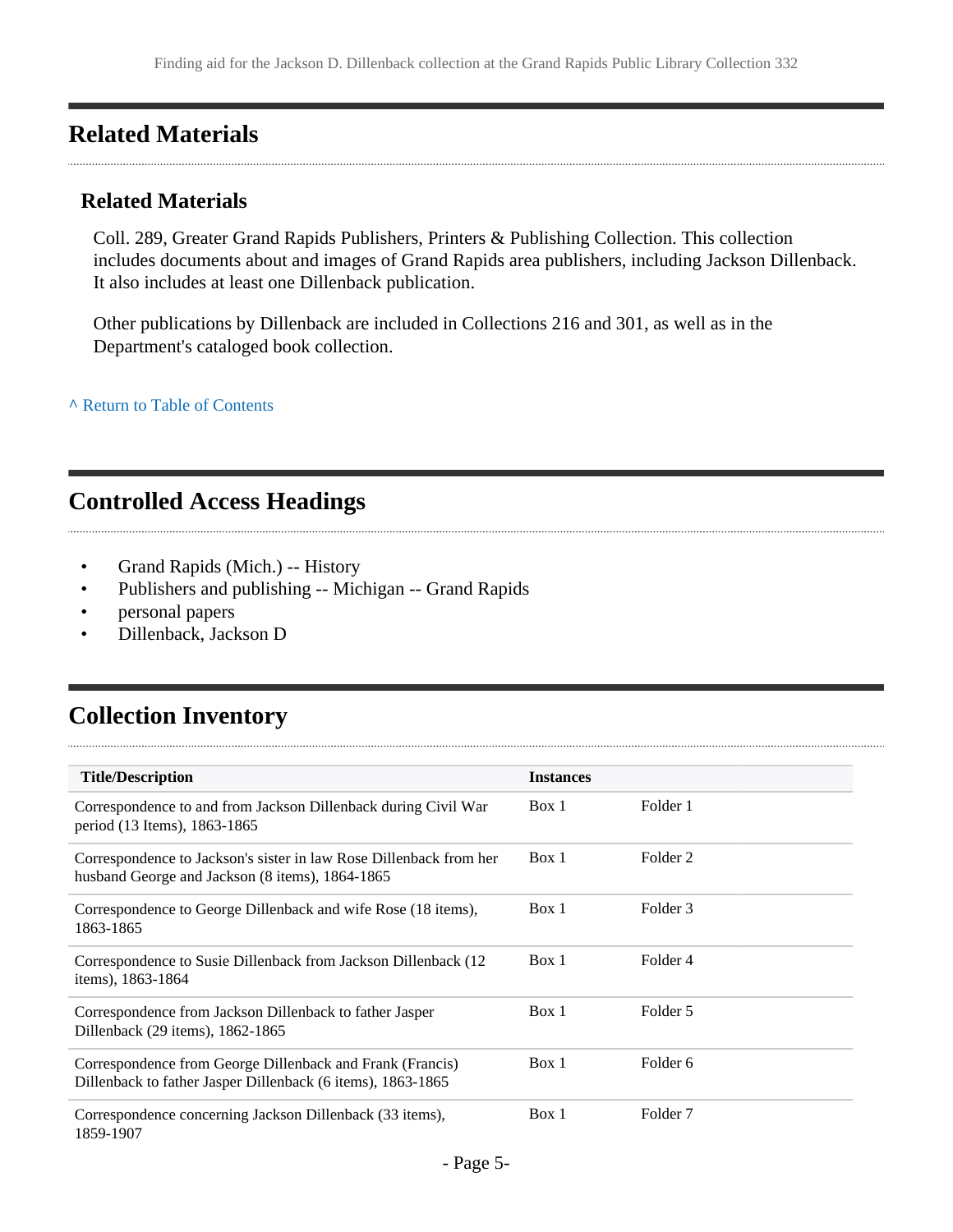| Correspondence from Henrietta Dillenback to husband Jack in<br>Denver Colorado (58 items), 1878-1907, (1878-1880)                                                            | Box 2    | Folder 1            |
|------------------------------------------------------------------------------------------------------------------------------------------------------------------------------|----------|---------------------|
| Correspondence to Susan Dillenback (15 items), 1860-1866                                                                                                                     | Box 2    | Folder <sub>2</sub> |
| Correspondence to Jackson Dillenback (14 items), 1860-1907                                                                                                                   | Box 2    | Folder 3            |
| Stories and Poems Jackson Dillenback                                                                                                                                         | Box 2    | Folder 4            |
| Various hand written stories, poems, etc. in bound volume. Multiple<br>authors including Susan and Jackson Dillenback.                                                       | Box 2    | Folder 5            |
| Hand and type written poems by unknown authors.                                                                                                                              | Box 2    | Folder <sub>6</sub> |
| Obituary in Denver newspaper of Jackson Dillenback and 1921<br>photo of Jackson Dillenback and August Saur both of 4th Michigan<br>Cavalry.                                  | Box 2    | Folder <sub>7</sub> |
| Miscellaneous bills and receipts, Jackson Dillenback.                                                                                                                        | Box 2    | Folder <sub>8</sub> |
| "The Silent Evangel" booklet published by First United Brethren<br>Church of Grand Rapids MI. featuring article about deceased<br>member George Dillenback.                  | Box 2    | Folder 9            |
| Personal account book Jackson Dillenback, 1870                                                                                                                               | Box 2    | Folder 10           |
| Handwritten Geneology Dillenback and Cook families 1791-1920<br>by Jackson Dillenback.                                                                                       | Box 2    | Folder 11           |
| Normal Department diploma of Susan Dillenback.                                                                                                                               | Box 2    | Folder 12           |
| Newspaper articles by and about Jackson Dillenback.                                                                                                                          | Box 2    | Folder 13           |
| 1918 booklet "Annual Reunion of the Old Time Editors of Grand<br>Rapids"                                                                                                     | Box 2    | Folder 14           |
| Diary of Jackson Dillenback, 1860-11-01 - 1861-02-21                                                                                                                         | Box 3    | Folder 1            |
| Book "History of the City of Grand Rapids" by Jackson Dillenback<br>1870.                                                                                                    | $Box\ 3$ | Folder <sub>2</sub> |
| Book "Grand Rapids in 1874" by Jackson Dillenback.                                                                                                                           | Box 3    | Folder 3            |
| "Personal Military and Civil History" personal memory book of<br>Jackson Dillenback service in the Civil War. Multiple photos of<br>Jackson and wife Henrietta are included. | Box 3    | Folder 4            |
| Book "History and Directory of Kent County" 1870 by Dillenback<br>and Leavitt.                                                                                               | Box 3    | Folder 5            |
| Scrapbook of Newspaper clippings saved by Jackson Dillenback,<br>1871-1872                                                                                                   | Box 3    | Folder 6            |
| Various reunion ribbons from G.A.R. events in Colorado (13 items).                                                                                                           | Box 4    | Folder 1            |
| G.A.R. Annual reunion ribbons various locations (8 items).                                                                                                                   | Box 4    | Folder <sub>2</sub> |
| Ribbons from various Colorado Editorial association events (5<br>items).                                                                                                     | Box 4    | Folder 3            |